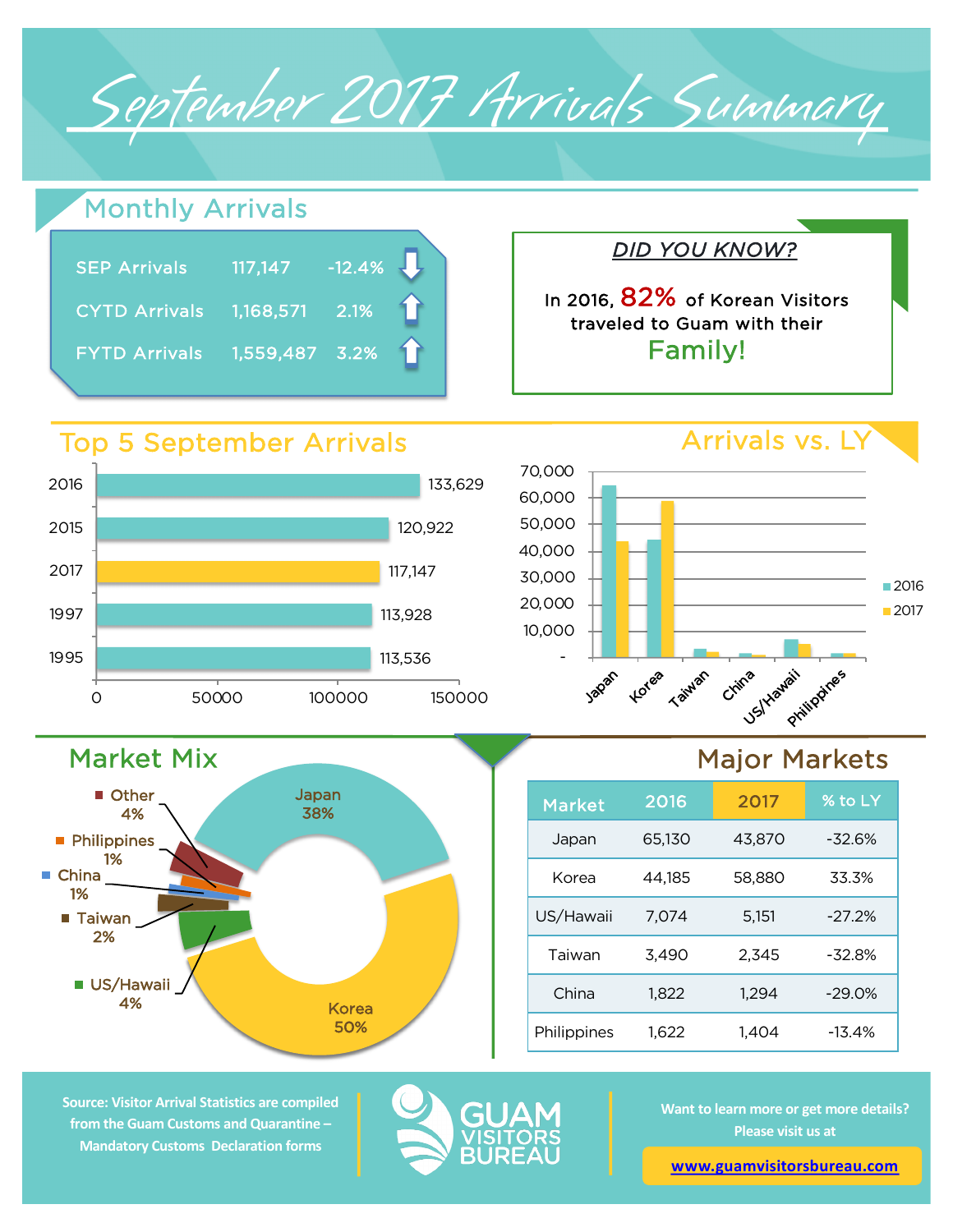|                       | <b>Visitor Arrival Summary</b> |
|-----------------------|--------------------------------|
| <b>September 2017</b> |                                |



|                                        | Sep-16  | Sep-17  | % from LY |
|----------------------------------------|---------|---------|-----------|
| Civilian Air Arrivals <sup>a</sup>     | 124,557 | 115,819 | $-7.0%$   |
| Civilian Sea Arrivals <sup>a</sup>     | 273     | 53      | $-80.6%$  |
| Armed Forces Air Arrivals <sup>a</sup> | 2.575   | 983     | -61.8%    |
| Armed Forces Sea Arrivals <sup>a</sup> | 6.345   | 292     | $-95.4%$  |
| <b>TOTAL VISITOR ARRIVALS</b>          | 133.750 | 117.147 | $-12.4%$  |

| <b>ORIGIN OF AIR ARRIVALS (Civilian &amp; Armed Forces)</b> | Sep-16                   | <b>Sep-17</b>          | % from LY          |
|-------------------------------------------------------------|--------------------------|------------------------|--------------------|
| <b>JAPAN</b>                                                | 65,130                   | 43.870                 | $-32.6%$           |
| Kanto (Tokyo)                                               | 33,986                   | 25,811                 | $-24.1%$           |
| Chubu (Nagoya)                                              | 7,030                    | 4,638                  | -34.0%             |
| Kinki (Osaka)                                               | 13,319                   | 6,654                  | $-50.0%$           |
| Koshinetsu                                                  | 1,189                    | 743                    | $-37.5%$           |
| Hokuriku                                                    | 730                      | 532                    | $-27.1%$           |
| Tohoku                                                      | 1.771                    | 1.204                  | $-32.0%$           |
| Kyushu                                                      | 2,394                    | 1.837                  | $-23.3%$           |
| Chugoku                                                     | 1,480                    | 815                    | $-44.9%$           |
| Hokkaido                                                    | 1,000                    | 814                    | $-18.6%$           |
| Shikoku                                                     | 820                      | 380                    | $-53.7%$           |
| Okinawa/Miya                                                | 853                      | 281                    | $-67.1%$           |
| Other                                                       | 558                      | 161                    | $-71.1%$           |
| <b>KOREA</b>                                                | 44,185                   | 58,880                 | 33.3%              |
| Seoul                                                       | 16,519                   | 21,718                 | 31.5%              |
| <i>Incheon</i>                                              | 2,745                    | 3,630                  | 32.2%              |
| Chungbuk                                                    | 702                      | 998                    | 42.2%              |
| Chungnam                                                    | 1,555                    | 2,150                  | 38.3%              |
| Gangwon                                                     | 423                      | 668                    | 57.9%              |
| Jeonbuk                                                     | 603                      | 771                    | 27.9%              |
| Gyeonbuk                                                    | 2,095                    | 2.251                  | 7.4%               |
| Gyeonggi                                                    | 9,662                    | 13,151                 | 36.1%              |
| Jeonnam                                                     | 1,056                    | 1,427                  | 35.1%              |
| Gyeongnam                                                   | 6,902                    | 9,630                  | 39.5%              |
| Other                                                       | 1,923                    | 2,486                  | 29.3%              |
| <b>TAIWAN</b>                                               | 3,490                    | 2.345                  | $-32.8%$           |
| Taipei                                                      | 1.966                    | 1.409                  | $-28.3%$           |
| Kaohsiung                                                   | 217                      | 204                    | $-6.0%$            |
| Taichung                                                    | 592                      | 406                    | $-31.4%$           |
| Taoyuan, Miaoli, Hsinehu                                    | 447                      | 189                    | $-57.7%$           |
| Other                                                       | 268                      | 137                    | -48.9%             |
| <b>CHINA</b>                                                | 1,822                    | 1,294                  | $-29.0%$           |
| Beijing                                                     | 286                      | 222                    | $-22.4%$           |
| Shanghai                                                    | 666                      | 359                    | $-46.1%$           |
| Guangzhou                                                   | 139                      | 179                    | 28.8%              |
| Other                                                       | 731                      | 534                    | $-26.9%$           |
| <b>U.S. MAINLAND</b>                                        | 5,659                    | 4,017                  | -29.0%             |
| <b>HAWAII</b>                                               | 1,415                    | 1.134                  | -19.9%             |
| <b>CNMI</b>                                                 | 1,235                    | 1,405                  | 13.8%              |
| <b>PALAU</b>                                                | 385                      | 308                    | $-20.0%$           |
| <b>FSM</b>                                                  | 788                      | 918                    | 16.5%              |
| <b>RMI</b>                                                  | 80                       | 103                    | 28.8%              |
| <b>PHILIPPINES</b>                                          | 1,622                    | 1,404                  | -13.4%             |
| <b>AUSTRALIA</b>                                            | 127                      | 89                     | -29.9%             |
| <b>CANADA</b><br><b>EUROPE</b>                              | 70<br>133                | 49<br>$\overline{108}$ | -30.0%<br>$-18.8%$ |
| <b>HONG KONG</b>                                            | 538                      | 366                    | -32.0%             |
| <b>THAILAND</b>                                             | 20                       | 18                     | $-10.0%$           |
| <b>VIETNAM</b>                                              | 13                       | 7                      | $-46.2%$           |
| <b>RUSSIA</b>                                               | 66                       | 124                    | 87.9%              |
| OTHER/UNKNOWN                                               | 354                      | 363                    | 2.5%               |
|                                                             |                          |                        |                    |
| <b>VISITOR INDUSTRY STATISTICS</b>                          |                          |                        |                    |
| <b>Hotel Occupancy Taxes<sup>c</sup></b>                    | \$<br>4,618,950.49<br>s. | 4,002,048.84           | $-13.4%$           |
| Weighted Hotel Occupancy Rate <sup>d</sup>                  | 90.2%                    | 80.0%                  | $-11.3%$           |
| Weighted Hotel Room Rate <sup>d</sup>                       | \$197.79                 | \$187.23               | $-5.3%$            |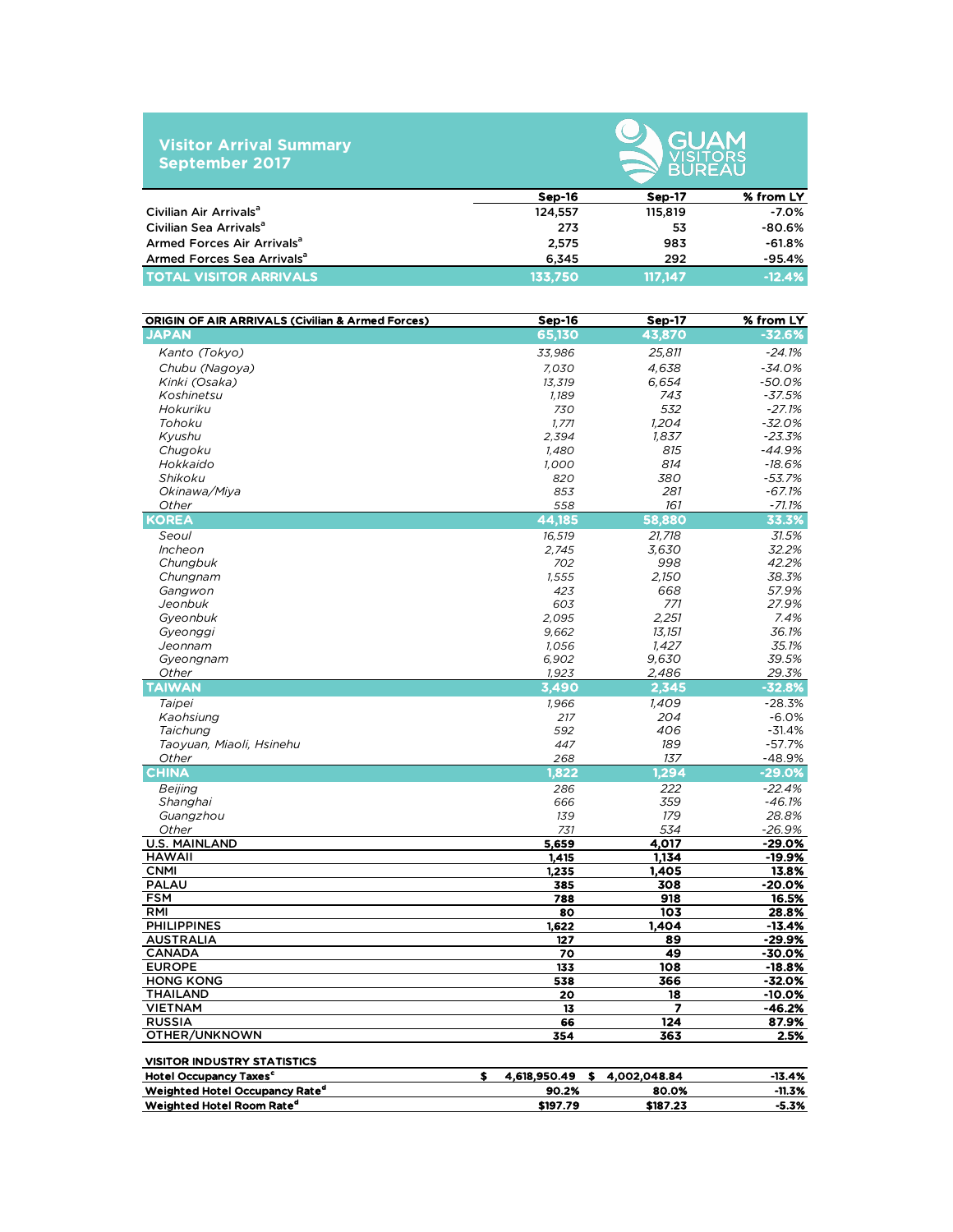## **Guam Visitors Bureau September 2017 Visitor Arrival Summary Calendar Year-to-Date 2016/17 • Fiscal Year-to-Date 2016/17**



|                                | <b>CYTD 2016</b><br>(Jan - Sep '16) | <b>CYTD 2017</b><br>(Jan - Sep '17) | $%$ from LY | <b>FYTD 2016</b><br>(Oct '15 - Sep '16) | <b>FYTD 2017</b><br>(Oct '16 - Sep '17) | $%$ from LY |
|--------------------------------|-------------------------------------|-------------------------------------|-------------|-----------------------------------------|-----------------------------------------|-------------|
| Air Arrivals <sup>a</sup>      | 1,128,020                           | 1,155,561                           | $2.4\%$     | 1.492.249                               | 1.544.973                               | 3.5%        |
| Sea Arrivals <sup>a</sup>      | 16.582                              | 13.010                              | $-21.5%$    | 18,816                                  | 14.514                                  | -22.9%      |
| <b>TOTAL VISITOR ARRIVALS.</b> | 1.144.6021                          | .168.571                            | 2.1%        | 1.511.065                               | 1,559,487                               | 3.2%        |

| <b>ORIGIN OF AIR ARRIVALS (Civilian &amp; Armed Forces)</b> | <b>CYTD 2016</b><br>(Jan - Sep '16) | <b>CYTD 2017</b><br>(Jan - Sep '17) | % from LY        | <b>FYTD 2016</b><br>(Oct '15 - Sep '16) | <b>FYTD 2017</b><br>(Oct '16 - Sep '17) | % from LY     |
|-------------------------------------------------------------|-------------------------------------|-------------------------------------|------------------|-----------------------------------------|-----------------------------------------|---------------|
| <b>JAPAN</b>                                                | 564,091                             | 492,756                             | $-12.6%$         | 752,757                                 | 674,345                                 | $-10.4%$      |
| Kanto (Tokyo)                                               | 284.945                             | 258,024                             | $-9.4%$          | 376.330                                 | 346,977                                 | $-7.8%$       |
| Chubu (Nagoya)                                              | 70,643                              | 64,323                              | $-8.9%$          | 95,440                                  | 85,251                                  | $-10.7%$      |
| Kinki (Osaka)                                               | 114,336                             | 86,517                              | $-24.3%$         | 153,679                                 | 124,454                                 | $-19.0%$      |
| Koshinetsu                                                  | 11,165                              | 10,341                              | $-7.4%$          | 15,784                                  | 15,242                                  | $-3.4%$       |
| Hokuriku                                                    | 7,574                               | 6,886                               | $-9.1%$          | 10,058                                  | 9,236                                   | $-8.2%$       |
| Tohoku                                                      | 17,547                              | 15,357                              | $-12.5%$         | 24,095                                  | 21,910                                  | $-9.1%$       |
| Kyushu                                                      | 21,371                              | 19,457                              | $-9.0%$          | 28,520                                  | 26,976                                  | $-5.4%$       |
| Chugoku                                                     | 13,398                              | 11,252                              | $-16.0%$         | 18,652                                  | 16,336                                  | $-12.4%$      |
| Hokkaido                                                    | 10,013                              | 10,398                              | 3.8%             | 13,097                                  | 14,051                                  | 7.3%          |
| Shikoku                                                     | 7,225                               | 5,448                               | $-24.6%$         | 9,745                                   | 7,723                                   | $-20.7%$      |
| Okinawa/Miya                                                | 3,752                               | 3,139                               | $-16.3%$         | 4,591                                   | 4,041                                   | $-12.0%$      |
| Other                                                       | 2,122                               | 1,614                               | $-23.9%$         | 2,766                                   | 2,148                                   | $-22.3%$      |
| <b>KOREA</b>                                                | 392.955                             | 497.432                             | 26.6%            | 519,430                                 | 649,434                                 | 25.0%         |
| Seoul                                                       | 150,240                             | 176,162                             | 17.3%            | 201,378                                 | 228,229                                 | 13.3%         |
| Incheon                                                     | 23.258                              | 28,234                              | 21.4%            | 31.110                                  | 37.200                                  | 19.6%         |
| Chungbuk                                                    | 6,780                               | 8,801                               | 29.8%            | 9,051                                   | 11,399                                  | 25.9%         |
| Chungnam                                                    | 15,043                              | 18,469                              | 22.8%            | 19,998                                  | 24,524                                  | 22.6%         |
| Gangwon                                                     | 4,422                               | 6,227                               | 40.8%            | 6,011                                   | 8,173                                   | 36.0%         |
| Jeonbuk                                                     | 5,649                               | 8,380                               | 48.3%            | 7.404                                   | 10,890                                  | 47.1%         |
| Gyeonbuk                                                    | 16.602                              | 22,892                              | 37.9%            | 21,822                                  | 30,566                                  | 40.1%         |
| Gyeonggi                                                    | 83,710                              | 102,872                             | 22.9%            | 111,283                                 | 135,092                                 | 21.4%         |
| Jeonnam                                                     | 10.161                              | 13.797                              | 35.8%            | 12,935                                  | 17,805                                  | 37.6%         |
| Gyeongnam                                                   | 59,010                              | 87,663                              | 48.6%            | 75,596                                  | 114,956                                 | 52.1%         |
| Other                                                       | 18.080                              | 23,935                              | 32.4%            | 22,842                                  | 30,600                                  | 34.0%         |
| <b>TAIWAN</b>                                               | 32.508                              | 26,547                              | $-18.3%$         | 41,534                                  | 36.268                                  | $-12.7%$      |
| Taipei                                                      | 17,372                              | 14,720                              | $-15.3%$         | 22,436                                  | 20,088                                  | $-10.5%$      |
| Kaohsiung                                                   | 2,226                               | 1,842                               | $-17.3%$         | 2,826                                   | 2,708                                   | $-4.2%$       |
| Taichung                                                    | 6,401                               | 4,823                               | $-24.7%$         | 7,980                                   | 6,357                                   | $-20.3%$      |
| Taoyuan, Miaoli, Hsinehu                                    | 4,278                               | 3,241                               | $-24.2%$         | 5,489                                   | 4,542                                   | $-17.3%$      |
| Other                                                       | 2,231                               | 1,921                               | $-13.9%$         | 2,803                                   | 2,573                                   | $-8.2%$       |
| <b>CHINA</b>                                                | 21,626                              | 17,852                              | $-17.5%$         | 26,271                                  | 23.239                                  | $-11.5%$      |
| <b>Beijing</b>                                              | 3,940                               | 3,033                               | $-23.0%$         | 4,866                                   | 3,971                                   | $-18.4%$      |
| Shanghai                                                    | 6,930                               | 5,759                               | $-16.9%$         | 8,224                                   | 7,481                                   | $-9.0%$       |
| Guangzhou                                                   | 1,818                               | 1,666                               | $-8.4%$          | 2,210                                   | 2,218                                   | 0.4%          |
| Other                                                       | 8,938                               | 7,394                               | $-17.3%$         | 10,971                                  | 9,569                                   | $-12.8%$      |
| <b>U.S. MAINLAND</b>                                        | 48,760                              | 46,991                              | $-3.6%$          | 62,479                                  | 61,197                                  | $-2.1%$       |
| <b>HAWAII</b>                                               | 11,040                              | 11,394                              | 3.2%             | 14,248                                  | 15,094                                  | 5.9%          |
| <b>CNMI</b>                                                 | 13,317                              | 14,230                              | 6.9%             | 17,390                                  | 18,492                                  | 6.3%          |
| PALAU                                                       | 3,654                               | 2,867                               | $-21.5%$         | 5,028                                   | 4,005                                   | $-20.3%$      |
| <b>FSM</b><br>RMI                                           | 8,293<br>914                        | 8,131<br>969                        | $-2.0%$          | 11,027<br>1,146                         | 10,958                                  | $-0.6%$       |
| <b>PHILIPPINES</b>                                          | 14,630                              | 12,795                              | 6.0%<br>$-12.5%$ | 18,704                                  | 1,274<br>19,817                         | 11.2%<br>6.0% |
| <b>AUSTRALIA</b>                                            | 1,771                               | 1,801                               | 1.7%             | 2,258                                   | 2,227                                   | $-1.4%$       |
| CANADA                                                      | 726                                 | 735                                 | 1.2%             | 952                                     | 991                                     | 4.1%          |
| <b>EUROPE</b>                                               | 1,436                               | 1,456                               | 1.4%             | 2,010                                   | 2,029                                   | 0.9%          |
| <b>HONG KONG</b>                                            | 5,878                               | 12,641                              | 115.1%           | 8,397                                   | 16,140                                  | 92.2%         |
| <b>THAILAND</b>                                             | 348                                 | 342                                 | $-1.7%$          | 463                                     | 445                                     | $-3.9%$       |
| <b>VIETNAM</b>                                              | $\overline{140}$                    | 98                                  | $-30.0%$         | 183                                     | 128                                     | $-30.1%$      |
| <b>RUSSIA</b>                                               | 1,641                               | 2,204                               | 34.3%            | 2,488                                   | 3,151                                   | 26.6%         |
| OTHER/UNKNOWN                                               | 4,292                               | 4,320                               | 0.7%             | 5,484                                   | 5,739                                   | 4.6%          |

## VISITOR INDUSTRY STATISTICS

| <b>Hotel Occupancy</b><br>/ Taxes'         | 31.156.850.87 | 33.911.350.55 | 8.8% | 40.192.650.50 | .011.958.03 | 9.5% |
|--------------------------------------------|---------------|---------------|------|---------------|-------------|------|
| Weighted Hotel Occupancy Rate <sup>d</sup> | 82.7%         | 85.4%         | 3.3% | 80.3%         | 85.4%       | 6.5% |
| Weighted Hotel Room Rate <sup>d</sup>      | \$198.91      | \$205.89      | 3.5% | \$197.10      | \$203.34    | 3.2% |

Note: CYTD is Calendar Year-to-Date and FYTD is Fiscal Year-to-Date. 2016/17 visitor arrivals may exclude Armed Forces sea arrival statistics and may not be comparable to figures last year. Visitor statistics will be updated once the data is made available. Armed Forces sea arrivals exclude HP (home ported) or MSC (military sea command) personnel. Source: <sup>a</sup>Civilian air & sea arrivals. Customs Declaration Forms, Customs & Quarantine Agency. Processed by the Guam Visitors Bureau. Sources: bJapan Guam Travel Association, <sup>c</sup>Hotel Occupancy Tax collections are unaudited. Department of Administration, STR Global (Hotel Occupancy and ADR Report)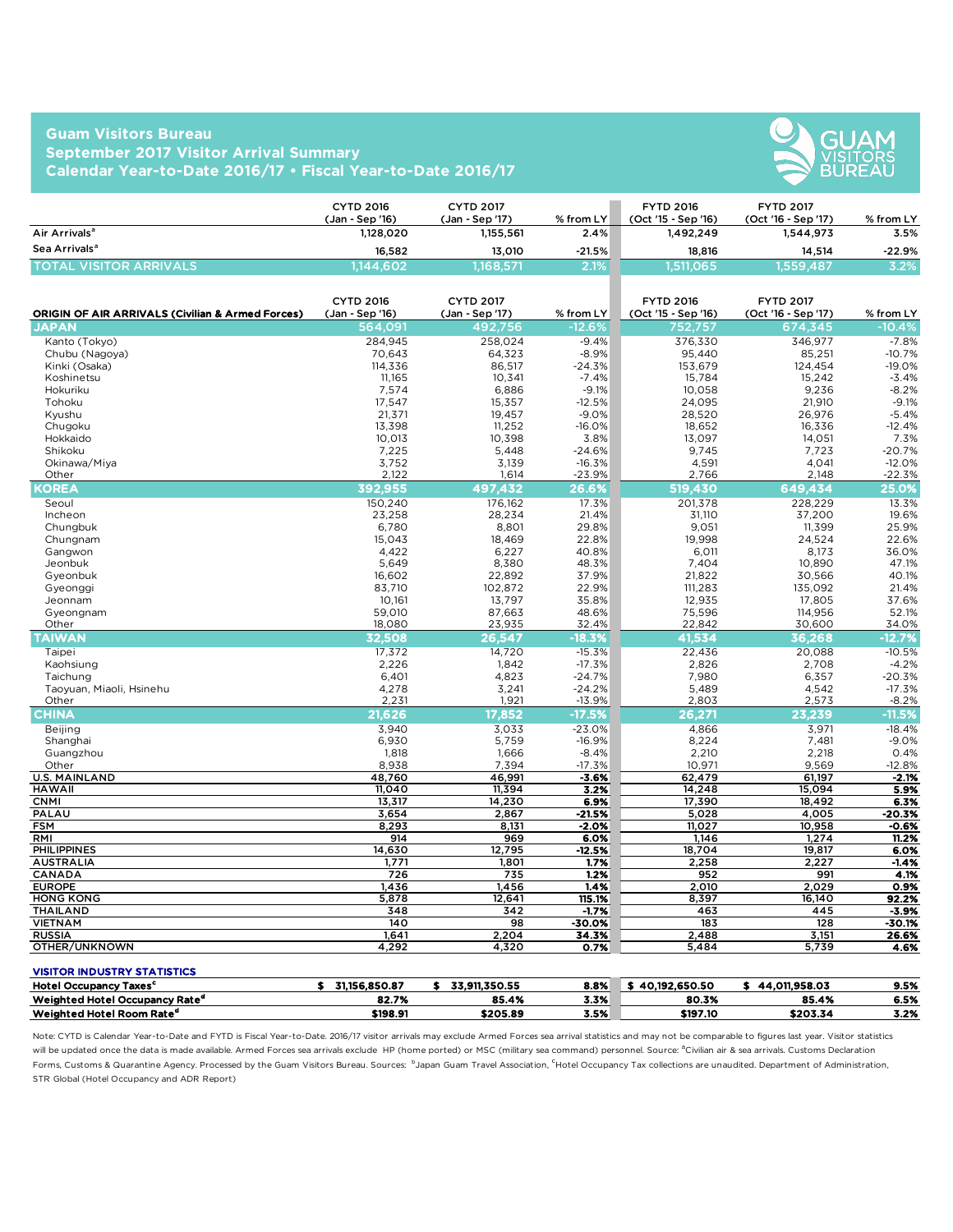| GUAM<br><b>JUAN</b><br>JISITORE |            | January       |                     |              | <b>February</b> |                      |                       | <b>March</b>  |                      |            |            |                      |               |               |                      |                 |               | <b>April</b>         |  | <b>May</b> |  |  |  | June |  |  |
|---------------------------------|------------|---------------|---------------------|--------------|-----------------|----------------------|-----------------------|---------------|----------------------|------------|------------|----------------------|---------------|---------------|----------------------|-----------------|---------------|----------------------|--|------------|--|--|--|------|--|--|
|                                 | Jan-16     | <b>Jan-17</b> | % from LY           | Feb-16       | Feb-17          | % from LY            | <b>Mar-16</b>         | <b>Mar-17</b> | % from LY            | Apr-16     | Apr-17     | % from LY            | <b>May-16</b> | <b>May-17</b> | % from LY            | <b>Jun-16</b>   | <b>Jun-17</b> | % from LY            |  |            |  |  |  |      |  |  |
| <b>IAPAN</b>                    | 62.71      | 57,041        | -9.09               | 71.796       | 54.354          | $-24.3$              | 79.256                | 71,384        | -9.99                | 49.295     | 49,834     |                      | 48.89         | 47.140        | $-3.6'$              | 53,040          | 48,971        | $-7.7%$              |  |            |  |  |  |      |  |  |
| Kanto (Tokyo)                   | 28,795     | 28,466        | $-1.1%$             | 33,294       | 26,813          | $-19.5%$             | 37,530                | 34,617        | $-7.8%$              | 24,848     | 25,539     | 2.8%                 | 25,390        | 23,746        | $-6.5%$              | 26,939          | 25,261        | $-6.2%$              |  |            |  |  |  |      |  |  |
| Chubu (Nagoya)                  | 7,825      | 6,597         | $-15.7%$            | 10,276       | 6,691           | $-34.9%$             | 10,168                | 11,502        | 13.1%                | 6,204      | 6,498      | 4.7%                 | 6,461         | 6,438         | $-0.4%$              | 6,346           | 6,111         | $-3.7%$              |  |            |  |  |  |      |  |  |
| Kinki (Osaka)                   | 14,975     | 10,890        | $-27.3%$            | 14,889       | 9,619           | $-35.4%$             | 17,068                | 13,095        | $-23.3%$             | 9,535      | 8,720      | $-8.5%$              | 8,334         | 8,273         | $-0.7%$              | 10,223          | 8,758         | $-14.3%$             |  |            |  |  |  |      |  |  |
| Koshinetsu                      | 1,584      | 1,569         | $-0.9%$             | 1,683        | 1,331           | $-20.9%$             | 1.719                 | 1,685         | $-2.0%$              | 1,133      | 1,197      | 5.6%                 | 918           | 962           | 4.8%                 | 969             | 969           | 0.0%                 |  |            |  |  |  |      |  |  |
| Hokuriku                        | 716        | 731           | 2.1%                | 1,273        | 1,016           | $-20.2%$             | 1.289                 | 1,137         | $-11.8%$             | 868        | 649        | $-25.2%$             | 630           | 880           | 39.7%                | 772             | 796           | 3.1%                 |  |            |  |  |  |      |  |  |
| Tohoku                          | 2.182      | 1.942         | $-11.0%$            | 2.824        | 2.217           | $-21.5%$             | 2.609                 | 2.256         | $-13.5%$             | 1.512      | 1.656      | 9.5%                 | 1.681         | 1.567         | $-6.8%$              | 2.015           | 1.620         | $-19.6%$             |  |            |  |  |  |      |  |  |
| Kyushu                          | 2,283      | 2,038         | $-10.7%$            | 2,677        | 2,589           | $-3.3%$              | 3.974                 | 2,790         | $-29.8%$             | 1,830      | 1,935      | 5.7%                 | 1.703         | 1,882         | 10.5%                | 2,120           | 2,277         | 7.4%                 |  |            |  |  |  |      |  |  |
| Chugoku                         | 1.363      | 1.433         | 5.1%                | 1.706        | 1.377           | $-19.3%$             | 2.076                 | 1.681         | $-19.0%$             | 1.221      | 1.092      | $-10.6%$             | 1.310         | 1.302         | $-0.6%$              | 1.247           | 1.215         | $-2.6%$              |  |            |  |  |  |      |  |  |
| Hokkaido                        | 1.717      | 2,185         | 27.3%               | 1,437        | 1,220           | $-15.1%$             | 1.212                 | 1,406         | 16.0%                | 1,150      | 1,352      | 17.6%                | 1.031         | 1,139         | 10.5%                | 1,009           | 984<br>580    | $-2.5%$              |  |            |  |  |  |      |  |  |
| Shikoku                         | 646<br>367 | 662<br>348    | 2.5%<br>$-5.2%$     | 956<br>668   | 581<br>692      | $-39.2%$<br>3.6%     | 955<br>352            | 718<br>251    | $-24.8%$<br>$-28.7%$ | 563<br>236 | 555<br>464 | $-1.4%$<br>96.6%     | 1.006<br>221  | 568<br>237    | $-43.5%$<br>7.2%     | 835<br>402      | 237           | $-30.5%$<br>$-41.0%$ |  |            |  |  |  |      |  |  |
| Okinawa/Miya<br>Other           | 263        | 180           | $-31.6%$            | 113          | 208             | 84.1%                | 304                   | 246           | $-19.1%$             | 195        | 177        | $-9.2%$              | 206           | 146           | $-29.1%$             | 163             | 163           | 0.0%                 |  |            |  |  |  |      |  |  |
| <b>OREA</b>                     | 48.859     | 56.340        | 15.39               | 41.576       | 51.184          | 23.19                | 34.444                | 51.391        | 49.2                 | 38.667     | 53.520     | 38.4%                | 43.354        | 51.576        | 19.09                | 46.078          | 55.033        | 19.4%                |  |            |  |  |  |      |  |  |
| Seoul                           | 18.011     | 18,918        | 5.0%                | 17,642       | 17,008          | $-3.6%$              | 13,296                | 17.245        | 29.7%                | 14.918     | 19.204     | 28.7%                | 16,091        | 18,552        | 15.3%                | 17,024          | 19.177        | 12.6%                |  |            |  |  |  |      |  |  |
| Incheon                         | 2,960      | 3,043         | 2.8%                | 2,399        | 2,740           | 14.2%                | 2,488                 | 3,300         | 32.6%                | 2,519      | 3,168      | 25.8%                | 2,560         | 2,841         | 11.0%                | 2,719           | 3,120         | 14.7%                |  |            |  |  |  |      |  |  |
| Chungbuk                        | 999        | 1,183         | 18.4%               | 835          | 988             | 18.3%                | 586                   | 934           | 59.4%                | 682        | 1,161      | 70.2%                | 819           | 800           | $-2.3%$              | 726             | 885           | 21.9%                |  |            |  |  |  |      |  |  |
| Chungnam                        | 2,242      | 2,251         | 0.4%                | 1,718        | 2,346           | 36.6%                | 1,398                 | 2,041         | 46.0%                | 1,449      | 2,051      | 41.5%                | 1,588         | 1,868         | 17.6%                | 1,668           | 1,836         | 10.1%                |  |            |  |  |  |      |  |  |
| Gangwon                         | 913        | 1,026         | 12.4%               | 425          | 887             | 108.7%               | 419                   | 598           | 42.7%                | 481        | 690        | 43.5%                | 414           | 577           | 39.4%                | 489             | 580           | 18.6%                |  |            |  |  |  |      |  |  |
| Jeonbuk                         | 925        | 1,002         | 8.3%                | 663          | 962             | 45.1%                | 421                   | 1,092         | 159.4%               | 543        | 961        | 77.0%                | 543           | 806           | 48.4%                | 593             | 782           | 31.9%                |  |            |  |  |  |      |  |  |
| Gyeonbuk                        | 2,306      | 3,174         | 37.6%               | 1,542        | 2,813           | 82.4%                | 1,277                 | 2,361         | 84.9%                | 1,363      | 2,273      | 66.8%                | 1,885         | 2,227         | 18.1%                | 1,931           | 2,494         | 29.2%                |  |            |  |  |  |      |  |  |
| Gyeonggi                        | 10,670     | 10,948        | 2.6%                | 8,993        | 10,459          | 16.3%                | 7,898                 | 10,754        | 36.2%                | 8,614      | 11,374     | 32.0%                | 9.360         | 10,675        | 14.0%                | 9.849           | 11,613        | 17.9%                |  |            |  |  |  |      |  |  |
| Jeonnam                         | 1,419      | 1,772         | 24.9%               | 1,058        | 1,556           | 47.1%                | 767                   | 1,416         | 84.6%                | 807        | 1,260      | 56.1%                | 1,110         | 1,384         | 24.7%                | 1,204           | 1,738         | 44.4%                |  |            |  |  |  |      |  |  |
| Gyeongnam                       | 6,070      | 9,840         | 62.1%               | 4,563        | 8,836           | 93.6%                | 4,600                 | 9,375         | 103.8%               | 5,394      | 9,101      | 68.7%                | 7,280         | 9,514         | 30.7%                | 7,839           | 10,272        | 31.0%                |  |            |  |  |  |      |  |  |
| Other                           | 2.344      | 3,183         | 35.8%               | 1,738        | 2,589           | 49.0%                | 1.294                 | 2,275         | 75.8%                | 1,897      | 2,277      | 20.0%                | 1.704         | 2,332         | 36.9%                | 2.036           | 2,536         | 24.6%                |  |            |  |  |  |      |  |  |
| <b>AIWAN</b>                    | 3.675      | 3,848         | 4.7 <sup>o</sup>    | 4,796        | 3.610           | $-24.79$             | 3.253                 | 2.853         | $-12.39$             | 2.587      | 3,208      | 24.0%                | 3.512         | 3.395         | $-3.3%$              | 3,848           | 2.545         | $-33.9%$             |  |            |  |  |  |      |  |  |
| Taipe                           | 2,047      | 2,317         | 13.2%               | 2,765        | 2,003           | $-27.6%$             | 1,394                 | 1,253         | $-10.1%$             | 1,487      | 1,678      | 12.8%                | 1.794         | 1,980         | 10.4%                | 2,127           | 1,524         | $-28.3%$             |  |            |  |  |  |      |  |  |
| Kaohsiung                       | 220        | 238           | 8.2%                | 306          | 300             | $-2.0%$              | 312                   | 213           | $-31.7%$             | 163        | 225        | 38.0%                | 216           | 156           | $-27.8%$             | 222             | 168           | $-24.3%$             |  |            |  |  |  |      |  |  |
| Taichung                        | 652        | 637           | $-2.3%$             | 838          | 669             | $-20.2%$             | 1,021                 | 540           | $-47.1%$             | 462        | 650        | 40.7%                | 640           | 680           | 6.3%                 | 691             | 395           | $-42.8%$             |  |            |  |  |  |      |  |  |
| Taoyuan, Miaoli, Hsinehu        | 517        | 375           | $-27.5%$            | 554          | 393             | $-29.1%$             | 360                   | 590           | 63.9%                | 349        | 435        | 24.6%                | 502           | 351           | $-30.1%$             | 552             | 296           | $-46.4%$             |  |            |  |  |  |      |  |  |
| Other                           | 239        | 281           | 17.69               | 333          | 245             | $-26.4%$             | 166                   | 257           | 54.8%                | 126        | 220        | 74.6%                | 360           | 228           | $-36.7%$             | 256             | 162           | $-36.7%$             |  |            |  |  |  |      |  |  |
| <b>HINA</b>                     | 2.127      | 4.104         | 92.99               | 6.391        | 2.393           | $-62.69$             | 1.384                 | 1.330         | $-3.99$              | 1,829      | 1,720      | $-6.09$              | 2.020         | 1.638         | $-18.99$             | 1.913           | 1.582         | $-17.39$             |  |            |  |  |  |      |  |  |
| Beijing                         | 408        | 907           | 122.3%              | 1,495        | 573             | $-61.7%$             | 112                   | 177           | 58.0%                | 256        | 264        | 3.1%                 | 314           | 249           | $-20.7%$             | 241             | 176           | $-27.0%$             |  |            |  |  |  |      |  |  |
| Shanghai                        | 696<br>243 | 1,269<br>387  | 82.3%<br>59.3%      | 1,491<br>334 | 699<br>213      | $-53.1%$<br>$-36.2%$ | 541<br>131            | 440<br>89     | $-18.7%$<br>$-32.1%$ | 607<br>210 | 483<br>161 | $-20.4%$<br>$-23.3%$ | 746<br>181    | 581<br>157    | $-22.1%$<br>$-13.3%$ | 744<br>207      | 537<br>174    | $-27.8%$<br>$-15.9%$ |  |            |  |  |  |      |  |  |
| Guangzhou<br>Other              | 780        | 1,541         | 97.6%               | 3,071        | 908             | $-70.4%$             | 600                   | 624           | 4.0%                 | 756        | 812        | 7.4%                 | 779           | 651           | $-16.4%$             | 721             | 695           | $-3.6%$              |  |            |  |  |  |      |  |  |
| <b>U.S. MAINLAND</b>            | 5.397      | 5,802         | 7.5%                | 4,827        | 5,531           | 14.6%                | 5.188                 | 5.090         | $-1.9%$              | 5.124      | 4.735      | $-7.6%$              | 5.757         | 4.932         | $-14.3%$             | 5.397           | 5,584         | 3.5%                 |  |            |  |  |  |      |  |  |
| <b>HAWAII</b>                   | 1.248      | 1.198         | $-4.09$             | 1,150        | 1,216           | 5.7%                 | 1,317                 | 1,258         | $-4.5%$              | 1,339      | 1,356      | 1.3%                 | 1,353         | 1.448         | 7.0%                 | 1.185           | 1,393         | 17.6%                |  |            |  |  |  |      |  |  |
| <b>CNMI</b>                     | 1.213      | 1,363         | 12.4%               | 1.109        | 1.105           | $-0.4%$              | 1.490                 | 1,537         | 3.2%                 | 1.394      | 1.440      | 3.3%                 | 1.751         | 1.645         | $-6.1%$              | 1,657           | 1,834         | 10.7%                |  |            |  |  |  |      |  |  |
| PALAU                           | 263        | 218           | $-17.19$            | 216          | 221             | 2.3%                 | 427                   | 257           | $-39.8%$             | 353        | 271        | $-23.2%$             | 692           | 354           | $-48.8%$             | 471             | 389           | $-17.4%$             |  |            |  |  |  |      |  |  |
| <b>FSM</b>                      | 663        | 743           | 12.1%               | 725          | 685             | $-5.5%$              | 1.034                 | 810           | $-21.7%$             | 869        | 903        | 3.9%                 | 1,257         | 913           | $-27.4%$             | 1.061           | 1.080         | 1.8%                 |  |            |  |  |  |      |  |  |
| RMI                             | 69         | 62            | $-10.19$            | 69           | 74              | 7.2%                 | 120                   | 114           | $-5.0%$              | 82         | 91         | 11.0%                | 211           | 97            | $-54.0%$             | 10 <sub>3</sub> | 176           | 70.9%                |  |            |  |  |  |      |  |  |
| PHILIPPINES                     | 746        | 1.232         | 65.19               | 860          | 1.288           | 49.8%                | 2.135                 | 1.317         | -38.3%               | 1.888      | 2.134      | 13.0%                | 2.343         | 1.518         | $-35.2%$             | 1.917           | 1,398         | $-27.1%$             |  |            |  |  |  |      |  |  |
| <b>AUSTRALIA</b>                | 296        | 141           | $-52.49$            | 302          | 548             | 81.5%                | 145                   | 164           | 13.1%                | 126        | 215        | 70.6%                | 343           | 144           | $-58.0%$             | 137             | 160           | 16.8%                |  |            |  |  |  |      |  |  |
| <b>CANADA</b>                   | 67         | 106           | 58.29               | 81           | 81              | 0.09                 | 131                   | 123           | $-6.19$              | 76         | 98         | 28.9%                | 90            | 80            | $-11.19$             | 54              | 62            | 14.8%                |  |            |  |  |  |      |  |  |
| <b>EUROPE</b>                   | 158        | 212           | 34.29               | 158          | 224             | 41.89                | 186                   | 189           | 1.6%                 | 183        | 170        | $-7.1%$              | 173           | 142           | $-17.99$             | 127             | 123           | $-3.1%$              |  |            |  |  |  |      |  |  |
| <b>HONG KONG</b>                | 529        | 2,033         | 284.3%              | 682          | 1,789           | 162.39               | 944                   | 1,924         | 103.8%               | 598        | 2,052      | 243.1%               | 616           | 1,679         | 172.6%               | 604             | 1,241         | 105.5%               |  |            |  |  |  |      |  |  |
| <b>THAILAND</b>                 | 43         | 29            | $-32.69$            | 39           | 64              | 64.19                | 30                    | 20            | $-33.39$             | 62         | 49         | $-21.0%$             | 76            | 64            | $-15.89$             | 22              | 34            | 54.5%                |  |            |  |  |  |      |  |  |
| <b>VIETNAM</b><br><b>RUSSIA</b> | 33<br>442  | 22<br>416     | $-33.39$<br>$-5.9%$ | 15<br>119    | 16<br>233       | 6.7%<br>95.89        | $\overline{4}$<br>191 | 374           | 75.0%<br>95.89       | 31<br>156  | 3<br>232   | $-90.3%$<br>48.7%    | 6<br>168      | 10<br>175     | 66.7%<br>4.2%        | 17<br>233       | 3<br>285      | $-82.4%$<br>22.3%    |  |            |  |  |  |      |  |  |
| OTHER/UNKNOWN                   | 374        | 458           | 22.59               | 356          | 390             | 9.6%                 | 411                   | 478           | 16.3%                | 455        | 532        | 16.9%                | 1,167         | 469           | $-59.89$             | 466             | 544           | 16.7%                |  |            |  |  |  |      |  |  |
| SEA ARRIVALS (CIV & MIL)        | 341        | 695           | 103.89              | 7.065        | 8.547           | 21.0%                | 1.245                 | 42            | $-96.69$             | 332        | 44         | $-86.7%$             | 573           | 1.434         | 150.39               | 43              | 316           | 634.9%               |  |            |  |  |  |      |  |  |
| <b>TOTA</b>                     | 129.259    | 136.063       | 5.39                | 42.332       | 133,553         | $-6.2%$              | 133.335               | 140,662       | 5.5%                 | 105.446    | 122.607    | 16.39                | 14.353        | 118.853       | $3.9^{\circ}$        | 118.373         | 122.753       | 3.7%                 |  |            |  |  |  |      |  |  |